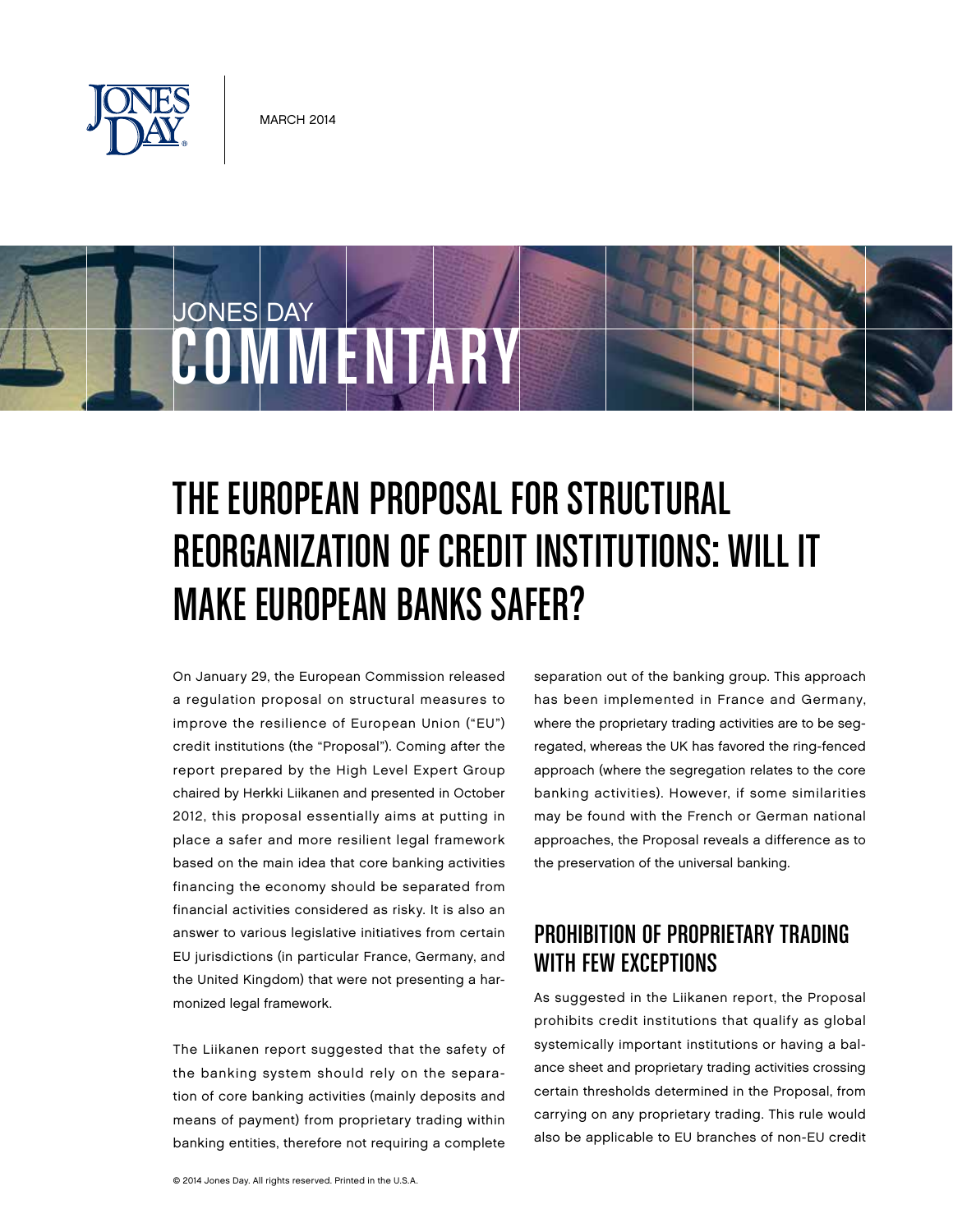institutions crossing such thresholds. This prohibition also extends to investments with an institution's own capital (or borrowed money) in opened ended or leveraged alternative investment vehicles.

Where France proposed a rather comprehensive list of activities derogating to the proprietary trading prohibition (such as provision of investment services to clients, clearing, market making, hedging risks of the group, investment operations of the group, etc.), the Proposal considers as exceptions to this rule only (i) proprietary trading having a connection with actual or anticipated client activity (including hedging an institution's own risks deriving from client risks), (ii) proprietary trading on EU governmental instruments, or (iii) investment in monetary assets in cash management processes. It is difficult to anticipate how the "connection test" will be met, but to ensure that the universal banking model is preserved, it will be significantly important for that test to be comprehensively conducted.

This mandatory split is also accompanied with a financial separation so that on a group-level basis, there are two different sub-consolidated groups (one with the credit institutions and the other with the trading entities). Trading entities are supposed to be financed independently from the other sub-consolidated group, and the insolvency of the trading entity should have no impact on the other sub-consolidated group. Any arrangement between the credit institution and the trading entity shall be as favorable to the credit institutions as if such arrangement were entered into with an entity not belonging to the same sub-consolidated group.

It is to be noted that a Member State may require one or several credit institutions within its jurisdiction to be exempted from complying with separation obligations if it had adopted legislation before January 29 that meets certain requirements deemed to be equivalent to those stated in the Proposal.

From a capital requirement perspective, any exposure of the credit institution to an entity pertaining to the other sub-group may not exceed 25 percent of the core eligible capital of that credit institution. In addition, the credit institution may not incur an exposure against a financial entity (considered on an individual or sub-consolidated group basis) exceeding 25 percent of its eligible capital and 200 percent of its eligible capital in total exposure against financial entities (considered on an individual or sub-consolidated group basis).

From these general principles, one may consider the Proposal as reflecting the principle of separation of proprietary trading as implemented in France or Germany. However, the extent to which this principle will be applied may shape a more drastic separation than expected by the financial community. The differences will essentially result from the definition and scope of proprietary trading activities to be separated and the restriction on other trading activities that may be ordered by national authorities.

## Restriction on Trading Activities

In addition to the prohibition mentioned above relating to proprietary trading, and as opposed to some current legislations (such as in France), the Proposal also envisages to separate, under certain conditions, trading activities for third account from banking activities. The latter requires the assessment by national authorities within 18 months from publication of the future regulation of trading activities. These trading activities are widely defined as any activity other than deposits, lending, leasing, issue or management of payment means, and custody of securities. The review will assess trading activities from the qualitative and quantitative perspective described in the Proposal (and to be refined in EU secondary legislation). On the basis of such assessment, and after having received the comments from the credit institution, the national authority may order the latter to stop or transfer certain trading activities, and this transfer is to be documented within a separation plan submitted for approval to such authority.

In respect in particular of market making (considered under the Proposal as a trading activity and not as proprietary trading, although acknowledging that the difference is minor), such activity may remain within the scope of credit institution activities, but it is subject to an evaluation to be conducted by national authorities since this activity, as well